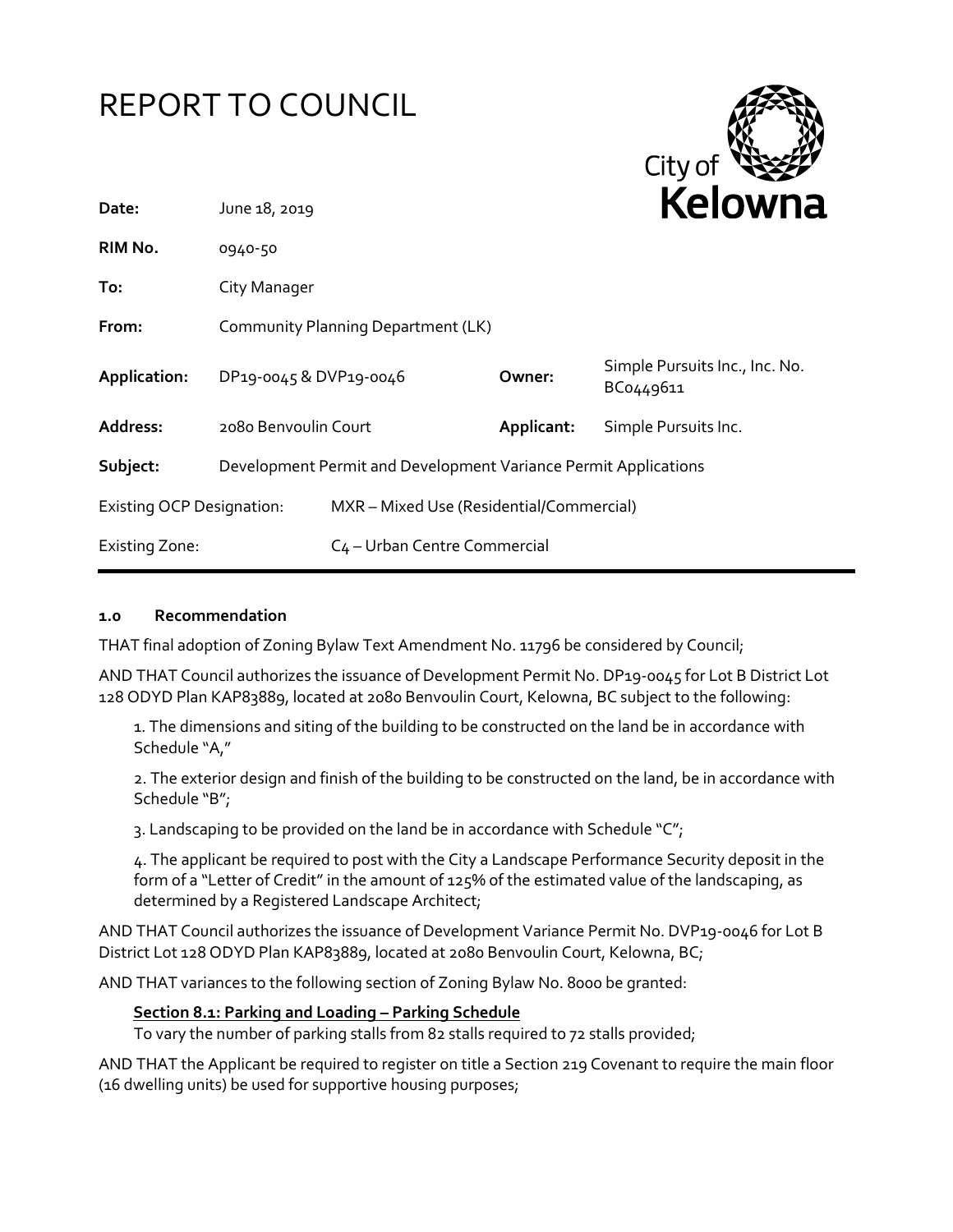AND THAT the applicant be required to complete the above noted conditions of Council's approval of the Development Permit and Development Variance Permit Applications in order for the permits to be issued;

AND FURTHER THAT this Development Permit and Development Variance Permit is valid for two (2) years from the date of Council approval, with no opportunity to extend.

# **2.0 Purpose**

To consider the form and character of a proposed 5-storey purpose-built rental building with 16 units of supportive housing and to consider a variance to reduce the number of required parking stalls.

# **3.0 Community Planning**

Staff are recommending support for the proposed Development Permit and associated variance as the proposal aligns with both the Journey Home Strategy and the Healthy Housing Strategy in its aim to help address the community's housing needs. The form and character of the development is in general accordance with the relevant Development Permit guidelines of the Official Community Plan (OCP), as well as applicable urban design guidelines. Some of these include:

- Orient windows, entrances, balconies, and other building elements to surrounding points of interest and activity;
- Provide for a scale and massing of buildings that promotes a safe, enjoyable living, pedestrian and working experience;
- Incorporate architectural features and detailing of buildings and landscapes that define an area's character;
- Provide outdoor spaces, including rooftops, balconies, patios and courtyards;
- Mitigate the actual and perceived bulk of buildings by utilizing appropriate massing, including:
	- o Detailing that creates a rhythm and visual interest along the line of the building;
	- $\circ$  Wall projections and indentations, windows and siding treatments as well as varied material textures should be utilized to create visual interest and to articulate building facades.

The property is within the Midtown Urban Centre on Benvoulin Court. The subject property is well served by nearby amenities including parks, restaurants, shopping centre, summertime farmer's market as well as transportation options. The property is in close proximity to the Mission Park Greenway and multiple bicycle network choices. The site has a Walk Score of 58 (Somewhat Walkable – some errands can be accomplished on foot) and a Transit Score of 48 (Some Transit- A few nearby public transportation options).

# **4.0 Proposal**

# 4.1 Background

A Text Amendment to the  $C_4$  – Urban Centre Commercial zone to focus commercial space to the appropriate streets recently came before Council. The subject proposal was the trigger of the text amendment as in reviewing the proposal it was determined that requiring commercial frontage along Benvoulin Court was placing commercial to side streets where the focus should be on multi-residential development. Staff would prefer to see the commercial nodes focused on the appropriate roadways as identified in the OCP Map 7.3 – 20 Year Major Roads.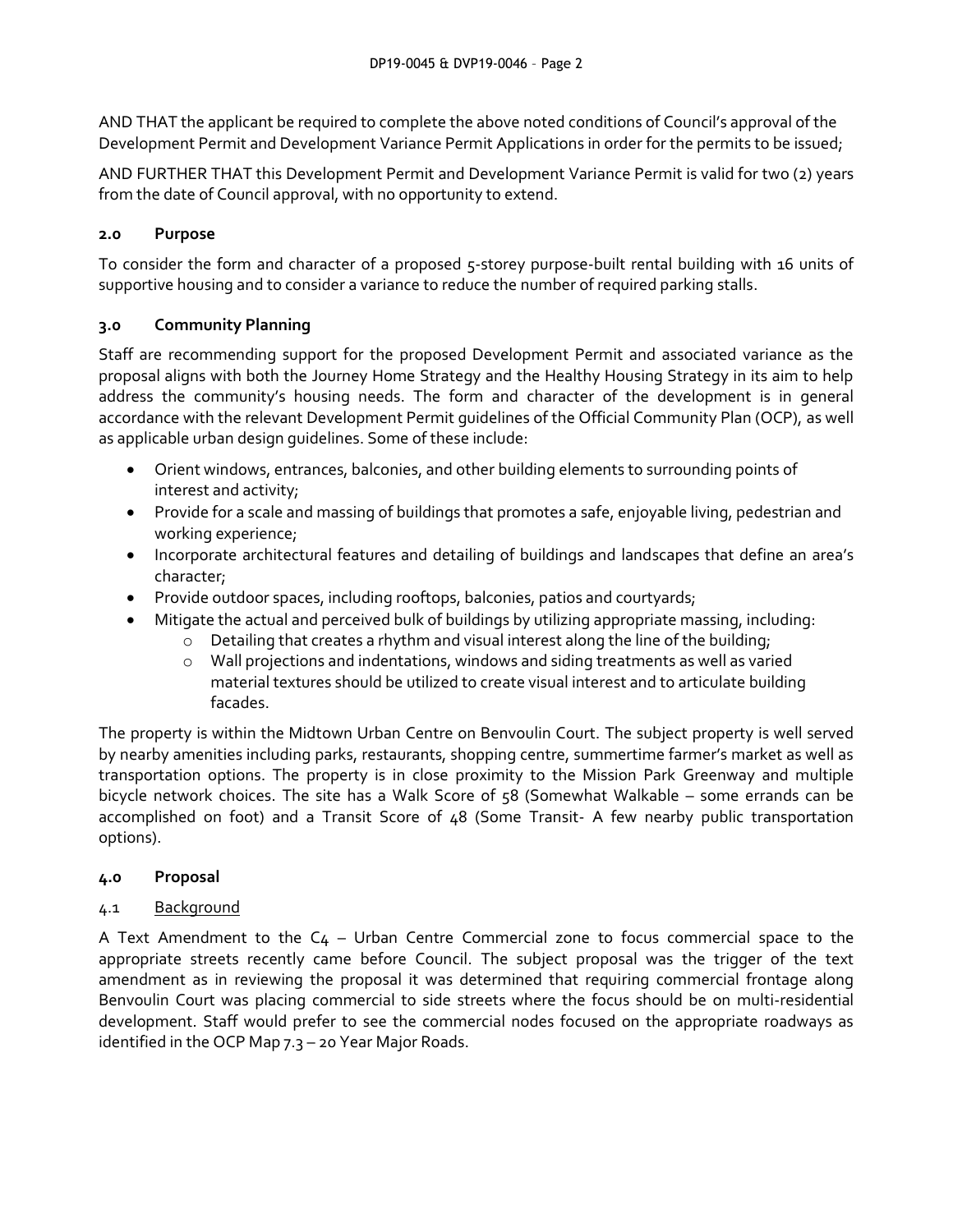# 4.2 Project Description

The applicant is proposing an 82-unit multiple dwelling housing project on the site. The 5-storey building would include 18 supportive housing micro-suite units on the main floor and 16 bachelor units per floor for the remaining four floors. The project is aimed at providing housing for youth that are capable of living on their own with some minor levels of support provided. The main floor units would be rented to a youth service provider who would determine the candidates to live in the building and the remaining 64 units would be regular market rental suites. To ensure that the main floor units are utilized for supportive housing, the applicant will be required to register on title a Section 219 Covenant in this regard.

#### Form and Character

The proposal incorporates a modern, minimalistic building design with punch windows in order to maximize energy efficiency of the building. The exterior is finished with stucco and fibre cement panels in white and varying grey tones. Stained wood is utilized for the entry canopy and screening for the amenity area. This along with the site landscaping adds a level of warmth to the building design. The building has two front entry doors with one providing access to the supportive housing and the other to the market rental units.

A large amenity space is provided at-grade in the form of a common courtyard with a community garden, bocce area, bbq's and a grass/soft landscaped area that can be utilized for both active or passive recreation. A separate amenity building is adjacent to the green space. This building also includes additional storage lockers for the building occupants and will provide an additional gathering area for building residents.

#### Variance

The applicant is proposing a variance to the number of total parking stalls from 79 stalls required to 72 stalls provided. Seventy stalls are required for tenants and 9 stalls are required for visitor parking. The Healthy Housing Strategy notes that rental apartments have a greater parking efficiency due to their ability to manage the parking stall pool. This allows the development to provide more affordable units due the cost associated with providing structured parking based on zoning bylaw requirements rather than estimated parking demand. With the reduction in parking stalls provided, the applicant is over providing secure onsite bicycle storage facilities. This will allow the parking stalls to be allocated as parking demand requires. The parcel is within the Midtown Urban Centre and within walking distance of the Orchard Park Transit exchange as an alternative transportation option.

# 4.3 Site Context

Specifically, adjacent land uses are as follows:

| <b>Orientation</b> | Zoning                                   | <b>Land Use</b>         |
|--------------------|------------------------------------------|-------------------------|
| North              | C <sub>4</sub> – Urban Centre Commercial | Various commercial uses |
| East               | C <sub>4</sub> - Urban Centre Commercial | Vacant Site             |
|                    | RM5 - Medium Density Multiple Housing    | Society of Hope Housing |
| South              | RM5 - Medium Density Multiple Housing    | <b>Seniors Housing</b>  |
| West               | C <sub>4</sub> – Urban Centre Commercial | Various commercial uses |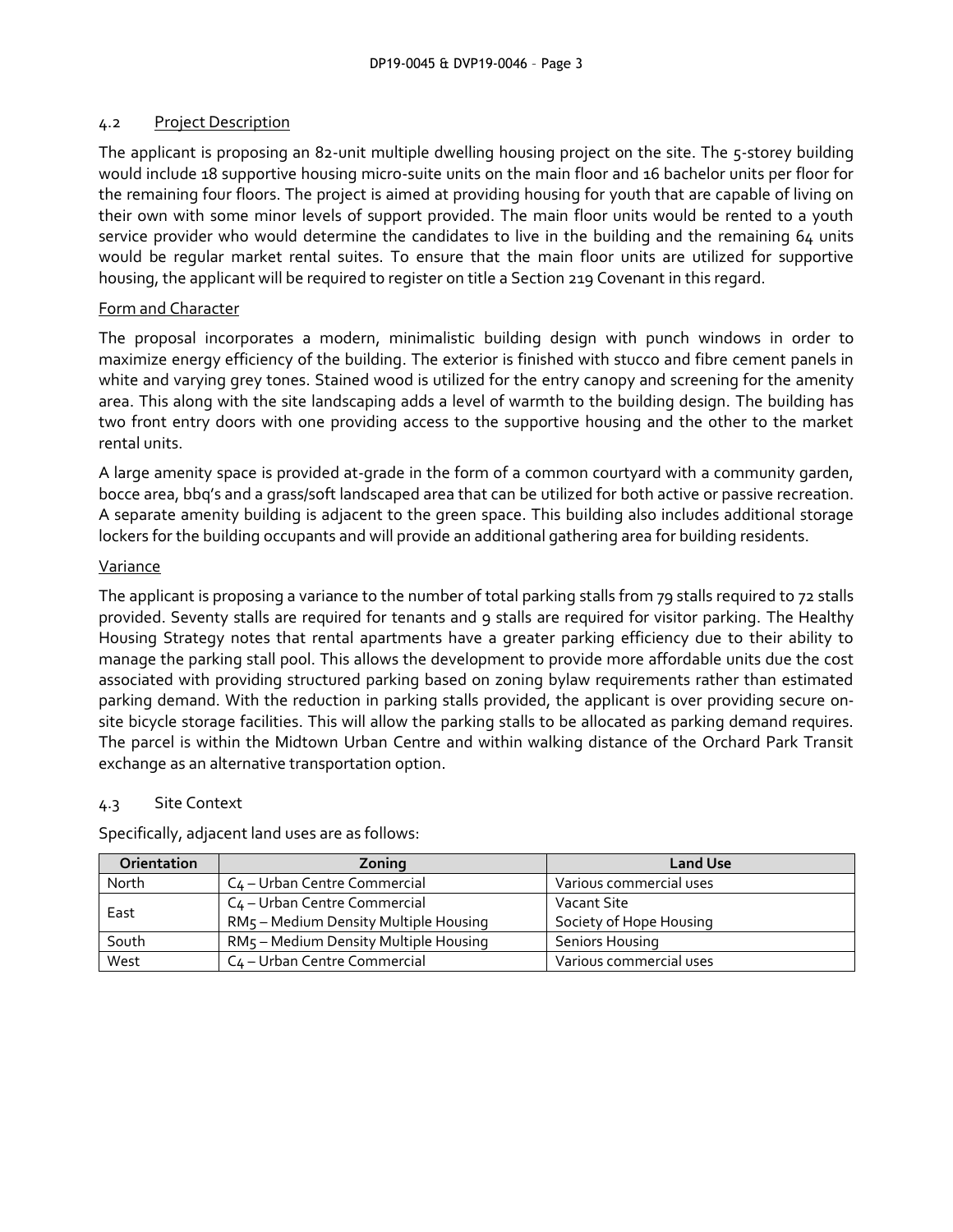

# **Subject Property Map:** 2080 Benvoulin Court

# 4.4 **Zoning Analysis Table**

| <b>Zoning Analysis Table</b>                                                                                   |                             |                         |  |  |  |
|----------------------------------------------------------------------------------------------------------------|-----------------------------|-------------------------|--|--|--|
| <b>CRITERIA</b>                                                                                                | <b>C4 ZONE REQUIREMENTS</b> | <b>PROPOSAL</b>         |  |  |  |
| <b>Existing Lot/Subdivision Regulations</b>                                                                    |                             |                         |  |  |  |
| Lot Area                                                                                                       | 1300 m <sup>2</sup>         | 2604                    |  |  |  |
| Lot Width                                                                                                      | 13.0 m                      | 34.8 m                  |  |  |  |
| Lot Depth                                                                                                      | 30.0 m                      | 59.0 m                  |  |  |  |
| Development Regulations                                                                                        |                             |                         |  |  |  |
| Floor Area Ratio                                                                                               | 1.3                         | 1.22                    |  |  |  |
| Site Coverage                                                                                                  | 75%                         | 67%                     |  |  |  |
| Height                                                                                                         | 37 m/ 12 storeys            | 16.92 m/ 5 storeys      |  |  |  |
| Front Yard                                                                                                     | 0.0 <sub>m</sub>            | 3.95 m                  |  |  |  |
| Side Yard (south)                                                                                              | 2.0 <sub>m</sub>            | 2.0 <sub>m</sub>        |  |  |  |
| Side Yard (north)                                                                                              | 0.0 <sub>m</sub>            | 0.0 <sub>m</sub>        |  |  |  |
| Rear Yard                                                                                                      | 0.0 <sub>m</sub>            | 0.0 <sub>m</sub>        |  |  |  |
| <b>Other Regulations</b>                                                                                       |                             |                         |  |  |  |
| Minimum Parking Requirements                                                                                   | 70 stalls                   | $63$ stalls $\bullet$   |  |  |  |
| Visitor Parking                                                                                                | 9 stalls                    | 9 stalls                |  |  |  |
| <b>Bicycle Parking</b>                                                                                         | Class $I - 41$ required     | Class I-85 required     |  |  |  |
|                                                                                                                | Class II - $g$ required     | Class $II - g$ required |  |  |  |
| Private Open Space                                                                                             | 504 $m2$                    | 537.9 $m2$              |  |  |  |
| O Indicates a requested variance to the total number of parking stalls from 79 required to 72 stalls provided. |                             |                         |  |  |  |